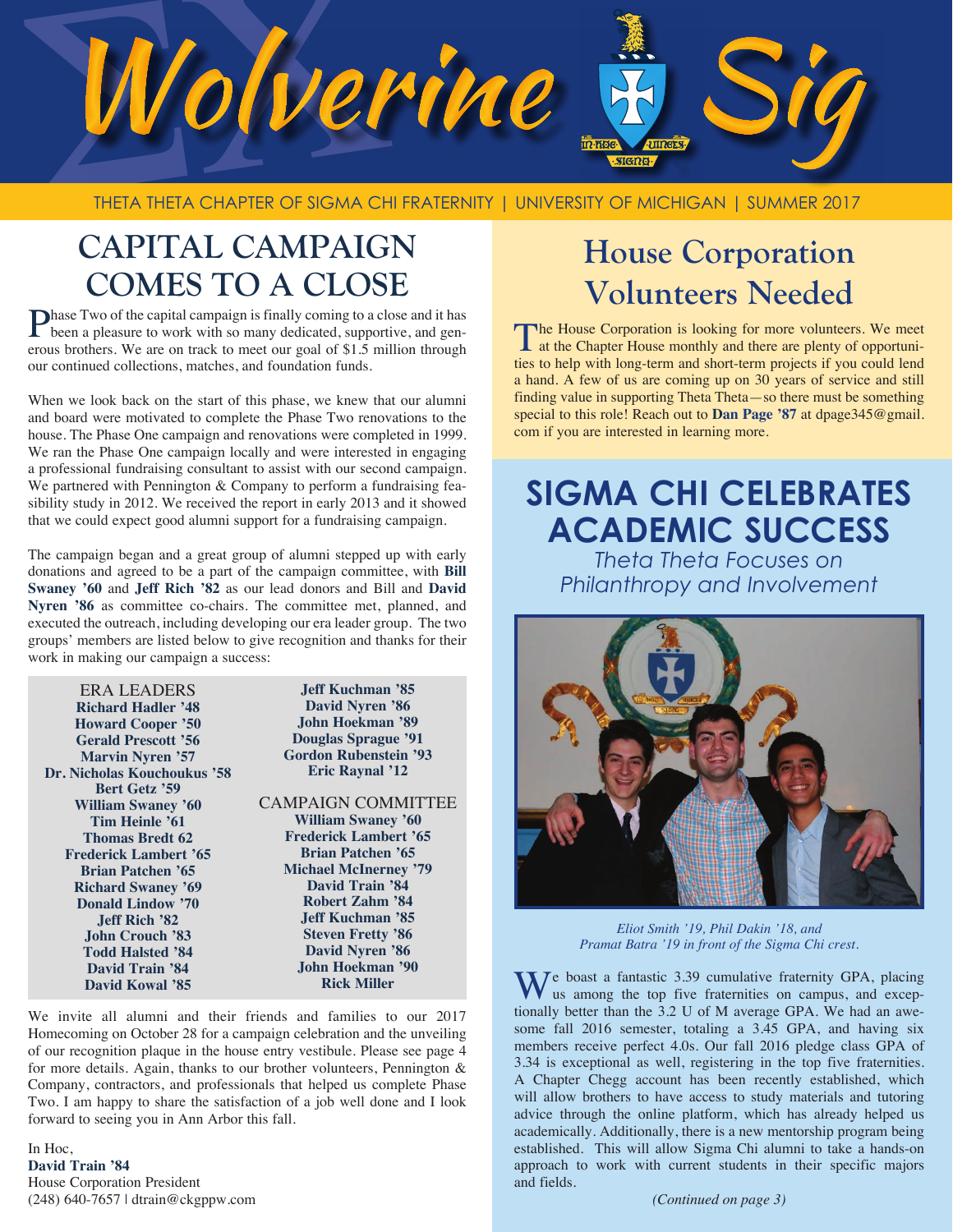# **THANK YOU, BROTHERS, FOR YOUR GENEROSITY**

### *\$1,434,995 Contributed to the Campaign*

**B**elow is a complete listing of all our generous donors. We sincerely thank the following 198 brothers and friends for their dedication to the *Preserving Our Past, Securing Our Future: 100 Years at 548 South State* campaign. These alumni and friends recognize the importance of ensuring the future of the Theta Theta Chapter and have demonstrated a sense of gratitude for their personal experience.

### *Constantine Circle (\$100,000 and above)*

William C. Swaney '60 In honor of all Theta Theta Sigma Chi Brothers Jeffrey A. Rich '82

### *Theta Theta Circle (\$50,000 to \$99,999)*

John W. Madigan '58 In memory of Terry Barr '57 In honor of Bill Swaney '60 Bert A. Getz '59 Timothy Wadhams '70 John C. Crouch Jr. '83 David P. Shapiro '84 In memory of Thomas C. Cravens '83 and Timothy L. Girardot '84 Robert Zahm '84 Jeff Kuchman '85 David Nyren '86

### *White Cross Circle*

*(\$25,000 to \$49,999)*  Theta Theta Undergraduate Chapter Thomas S. Maentz '57 Robert H. McCollum '60 Todd Halsted '84 Donald E. Johnson III '86 Edward F. Neild IV '87

### *Jordan Standard Circle (\$10,000 to \$24,999)*

Charles M. Thatcher '43 Richard A. Hadler '48 Howard J. Cooper Jr. '50 Sanford R. Robertson '54 Charles K. McCann '57 John J. Schwarz, M.D. '59 James R. Stevenson III '60 Tim M. Heinle '61 Thomas H. Bredt '62 Brian P. Patchen '65 In memory of Harry L. Hallock '40 Goff T. Smith and Dodie Smith '69 Roger W. Oberg Jr. '82 Thomas A. Roth '83 Kenneth Bettsteller '84

Mark T. Malueg '84 David P. Train '84 Michael B. Murray '85 Steven D. Fretty '86 Mark C. Mullen '86 John W. Hoekman '89

### *Wolverine Sig Circle*

*(\$5,000 to \$9,999)*  William A. Clark '50 In memory of Peter R. Elliott '49 John R. Edman '50 Stephen J. Bloom '58 Nicholas T. Kouchoukos, M.D. '58 James M. Roberts '59 David R. Smith '59 Roland P. Weyand '59 Young Family Gift James P. Young '54 Glen A. Young '59 C.A. Carlson '60 Robert E. Hohmeyer '60 In memory of Robert J. Trost '58 Peg and John McGuire '61 Thomas A. Wilson '61 In memory of Joseph V. Brisson '61 Henry W. Dunbar '63 In memory of Wayne Sparkman '63 In honor of William Hallock '63 John E. Utley Jr. '63 In memory of John E. Utley Sr., *Northwestern '33*  George A. Wade, M.D. '64 M. Scott Beall Jr. '65 W. Anthony Feiock '65 Frederick W. Lambert '65 In memory of Mary Lou and Harry L. Hallock '40 Langley R. Shook '69 Richard G. Swaney '69 Donald A. Lindow '70 Ronald B. Strauss '74 In memory of all Sigma Chis who lived at 548 South State St.

Michael K. Stearns '81 A. Davison Rice '82

Frederick D. Schuler '82 David A. Wright '82 Kenneth J. Cartwright, M.D. '84 In memory of William Scott McCarus '84 Martin A. Sarafa '84 David W. Kowal '85 Daniel C. Kowal '86 Daniel A. Page '87 Joseph S. Higgins '88 James P. Mellin '88 Bill Rogers '88 Robert T. Vraney '89 Christopher J. Fiegen '90 W. Douglas Sprague III '91 James G. Staples Jr. '91 Joseph C. Bagby '92 John P. Huber '92 David E. Kass '92 Michael S. McCracken, M.D. '92 Robert D. Miller '49 Gordon S. Rubenstein '93 Andrew M. Barton '94

### *548 Club*

*(\$2,500 to \$4,999)* Rick Miller John "Jack" Zinser '51 Russell E. Carlisle '53 Milton A. Eaton '54 Cass "Kit" Hough Jr. '54 Gerald J. Prescott Jr. '56 Marvin R. Nyren '57 William E. Hohmeyer '58 John J. Drammis, M.D. '61 Paul D. Cooper '63 In memory of James K. Agnew Glenn Charles "Bo" Gunlock '82 Terry McInerney '83 Sanford J. Gips, M.D. '85 Clay Miller '85 Paul A. Nelson '86 Brian Yost '87 Matthew G. Longthorne '88 Brian D. Williamson '92

### *Others*

*(Up to \$2,500)*  Robert V. Cayia In memory of Alfred J. Cayia Jr. '50 Terry Courtright In memory of William E. Courtright '47

All donors contributing a minimum of \$5,000 or more to the campaign, over a five-year period, will be recognized on a plaque prominently displayed in the Chapter House. If an error has been made in recording your gift, or your name has been mistakenly omitted or listed improperly, we sincerely apologize. Please advise our campaign coordinator at (785) 843-1661. Thank you!

### **Campaign Status At-a-Glance** *As of June 20, 2017* **Total Commitments: \$1,434,995 Total Contributors: 198**

Richard Gertry George A. Kozliff Sr. '44 Newell W. Wright '45 In memory of Richard A Hadler '48, Wally Teninga '49, and Don Larson C. W. Elliott '47 Julian C. Renfro '48 In honor of the Class of '49 Walter H. Teninga '49 Joseph L. Hardig Jr. '51 Eugene Peterson '51 Neil R. Celley '52 Roderick K. Daane '52 Bruce M. Dopp '52 In honor of the Class of 1952 James A. Harsant '52 Paul S. Fancher '53 James T. Balog '54 Peter Burchfield '54 In memory of Eugene Knutson '54 and Ted Parker '54 In honor of Thomas Erbland '54 and Donald Hill '54 Thomas R. Dyckman '54 In memory of Will Recy and Jack Maddox Lawrence J. Fortenberry 54 Charles A. Ritter '54 Phillip R. Jacobus '55 Leo R. Schlicht '55 In memory of Will Perry '55 Robert M. Appleman '56 Ed Hickey '56 In memory of Patricia and Will Perry '56 Don Mahoney '56

John Peckham '56 Frederick R. Trost '57 In memory of Robert J. Trost '58 Dale F. Hanson '58 In honor of Gerald J. Prescott Jr. '56 Terry P. McIlhargey '59 James K. Bain Jr. '61 Karl V. Fink '61 James P. Fry '61 Bart C. Hazleton '61 William H. Reed '61 Dr. William Swenfurth '61 Alan H. Pierrot, M.D. '62 David J. Collon '63 John H. Dumont '63 William G. Earle '63 In honor of Don Williams and Helen Flurey Fritz Damm '64 Thomas E. Guldberg '64 In memory of Harry L. Hallock '40 Jack P. Huizingh '64 Thomas E. Mott '64 In memory of his roommates, Jon Lundin '64 and Tom Keating '64 Dr. Gerald Oveson '64 Terry A. Timm, D.D.S. '64 In memory of Russ Epker Dennis R. Twining '64 Dallas C. Dort '65 Jerry H. Mader '65 Bruce M. Allison '66 In honor of Tom Matevia '65 In memory of Charlie Kines '66 Jon G. March '66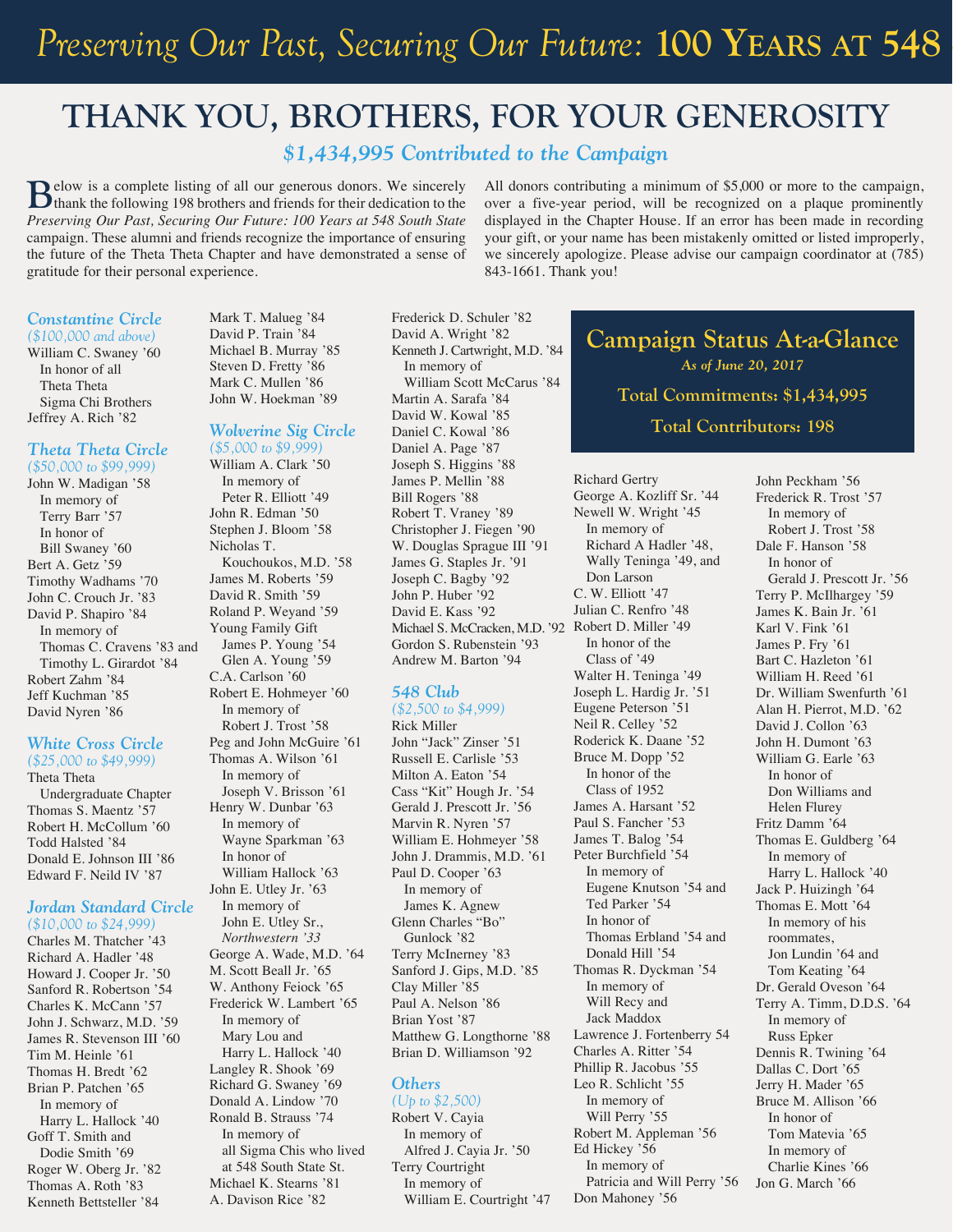# *Preserving Our Past, Securing Our Future:* **100 Years at** University of Michigan page 3 **548 South State**

Robert M. Gerometta '68 In memory of Don Canham and Charlie Kines '66 Douglas J. Leupen '68 Wayne Miller, M.D. '69 Daniel J. Abraham '72 Stephen M. Denefeld '75 In memory of Chuck Ihling '75 Terry LaJeunesse '75 In memory of Chuck Ihling '75 James W. Hoose Jr. '77 Richard J. Kaplan '77 In honor of the seven founders who saved the fraternity in the early '70s Ronald L. Wiens '77 Doug H. Wright '77 Richard A. McDonough '78 Beverly and Thomas E. Miller '79 Rick Simon '79 C. Christopher Tope, D.D.S.'79 Donald R. Bacon '80 John S. Johnston '80 Roger Mourad Jr. '80 In memory of Marcos Madias '81 David Van Dusen '80 Todd H. Hoffman '82 Marc E. Robinson '82 James R. Schaffer Jr. '82 Steven J. VanTassel '82 In memory of Tom Cravens '83 Mark H. Westerberg '82 David M. Barnett '83 Curtis A. Kracht, D.D.S. '83 Patrick Curran '84 G. Edward Steins '84 In honor of Theta Theta Scholars Jim Toal '84 In memory of Tim Girardot '83 Peter G. Twinney '84 James D. Flanagan '85 Kreg W. Keesee '86 Jeffry L. Palisin '86 Braden S. Slezak '86 Thomas P. Yardley Jr. '86 John W. Christopher '87 Trey Hill '87 Dave Pramuk '87 David Prybil '87 David Riberi '88 Christian J. Bugyis '89 D. Michael Esper '89 David Feikens '89 Mark N. Kreuter '89 James C. Holden '95 Mehul N. Madia '99 Marc J. Beauchamp '09 In honor of

### Julian C. Renfro '48

## **SIGMA CHI CELEBRATES ACADEMIC SUCCESS**

*(Continued from page 1)*



*Zach Jahn '19 and Adam Eckburg '19 witnessed a Wolverine victory in Indiana during March Madness.*



*Sigma Chi had a fun time at our hockey date party at Joe Louis Arena to see the Spartans and Wolverines face off. Kevin Hecht '19 is pictured, waiting for intermission and his time to shine.*

## **Alumni Update**

### **CHAPTER ETERNAL**



**Tom ZurSchmiede '48** entered Chapter Eternal peacefully at home with his family on May 5. After serving in the U.S. Army in the Western Pacific at the end of World War II, he graduated from U of M in 1948 and its graduate school of business in 1950. He went on to serve as CEO of Federal Screw Works from 1970

to 2002 and was chairman for the 39 years preceding his death. He was a generous and active supporter of Sigma Chi and our Chapter. Tom's efforts were critical to the success of Phase One of our restoration campaign. In addition to his own generous support, he personally reached out to many alumni to add their commitment to our project. Tom's father donated the long dining room table where so many of us have been able to sit and share our brotherhood. For many years, we enjoyed Tom's participation in our restoration committee, sharing stories about the Chapter and brothers from his era and taking notes with his felt tip pen. All honor to his name.

*(Continued on page 4)*

### **STRONG PHILANTHROPIC INVOLVEMENT**

Our philanthropic events were a great success with the annual Puppies on the Porch and MRelay taking place. Our Chapter will be using this momentum to continue into our Derby Days events, benefiting the Huntsman Cancer Institute. Brothers also raised a significant amount of money for Winterfest, an annual broomball tournament that benefits Autism Alliance. We are always grateful for those who have donated both time and money as it can go a very long way.

### **BROTHERS ABROAD AND ON CAMPUS**

As a Chapter, we continue to focus on being active both in and out of the fraternity. Numerous brothers are studying abroad in London, Spain, and many more exciting places. Our Chapter had a pretty decent stint with intramural sports this past semester. The Sigs fought hard, but lost in the semifinal basketball game and we're looking to bounce back next year in flag football. It's always a pleasure to reconnect with our older brothers who have paved the way for us as Sigma Chis. We have a lot in store for the upcoming fall semester and are excited to share with you our future successes.

Fraternally, **Jackson Garey '19** Consul gareyj@umich.edu

# **Welcome, Spring 2017 New Members**

**Charlie Brooks Andrew Bunt Everett Canepa Brian Clements Benjamin Elkins Sam Glasberg Anant Marur Harris Monoson Christopher Monteferrante Marc Noeh Simon Sheintoch Maxwell Strome Hunter Wasserman**